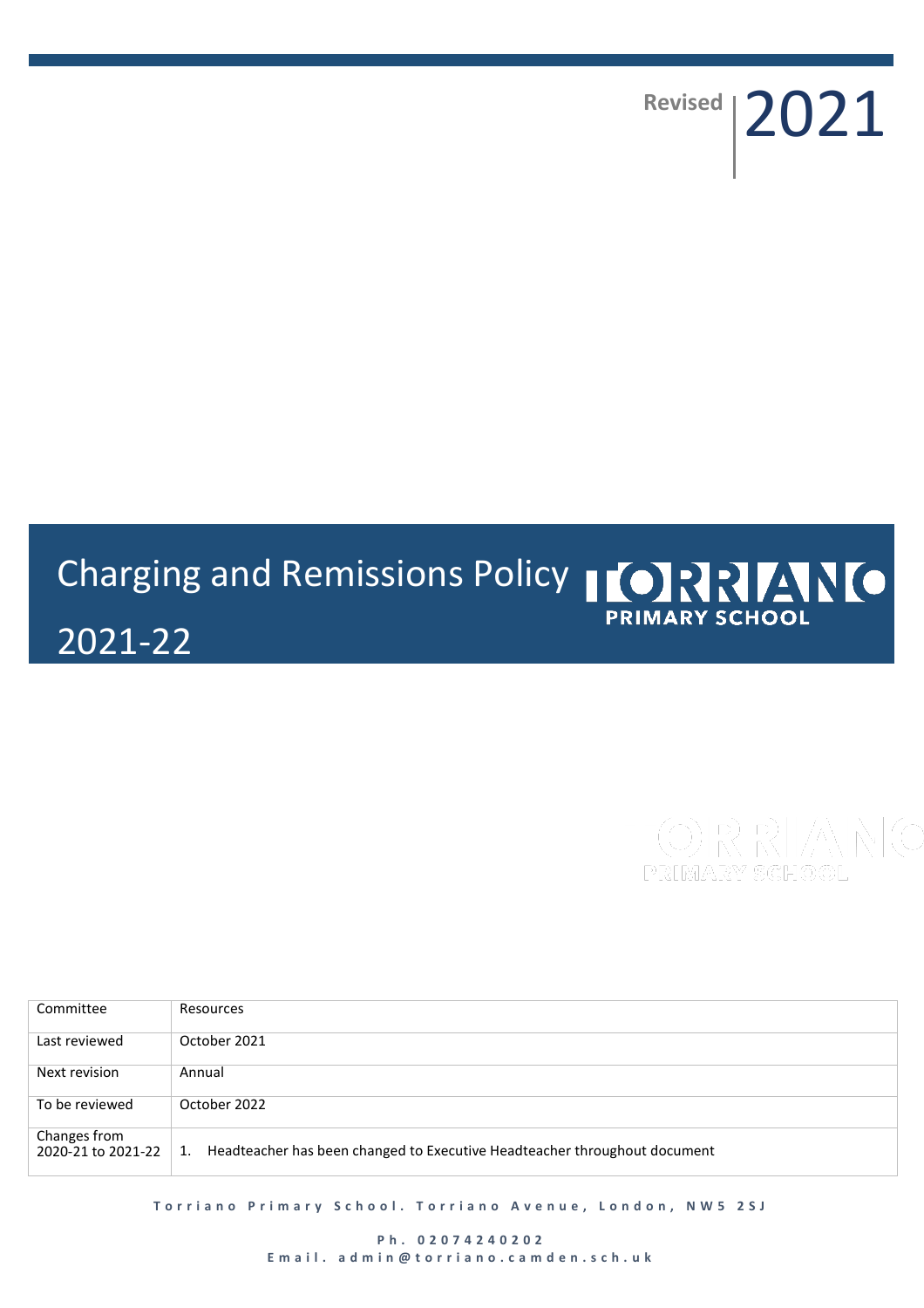## **Torriano Primary School Charging and Remissions Policy**

This charging and remissions policy complies with statutory requirements, has regard to the Authority's policy statements on charging and is reviewed on an annual basis.

### **Torriano Primary cannot charge for:**

At Torriano Primary School education during school hours is free. We do not charge for any activity undertaken as part of the National Curriculum. This includes:

- The supply of any materials and books.
- Transport provided in school hours to carry pupils between the school and an activity, although on specific occasions the school may ask parents for a small contribution.
- Education provided outside school hours if it is part of the National Curriculum, or part of a syllabus for a prescribed public examination which the pupil is being prepared for at the school, or part of religious education.
- Instrumental and vocal tuition for children in care.

#### **Torriano Primary can charge for:**

- Optional extra activities which take place wholly or mainly outside school hours (e.g. afterschool clubs) and which are based on parental choice.
- Residential trips (please see below)
- Trips costing the school over £500.
- Nursery provision (see Appendix 1).

#### **Voluntary Contributions**

The Executive Headteacher or Governing Body may ask parents for a voluntary contribution towards the cost of:

- Any activity which takes place during school hours.
- School equipment e.g. musical instruments.

When organising school trips or visits which enrich the curriculum and educational experience of the children, the school may request parents for a contribution to the cost of the event. All contributions are voluntary. If we do not receive sufficient voluntary contributions, we may cancel the event. If an event goes ahead, it will include children whose parents are unwilling or unable to make a voluntary contribution. Any children of parents who do not wish to contribute will not be treated differently. Where possible, the school pays additional costs in order to support a visit.

Parents have a right to know how each trip is funded and the school can provide this information on request.

The following is a list of activities organised by the school, which require voluntary contributions from parents. This list is not exhaustive:

- workshops with specialists
- sporting activities which require transport expenses
- outdoor adventure activities
- theatre visits

#### **Residential Visits**

Schools are permitted to charge for the cost of board and lodging during residential school trips, even if they occur mainly during school time. The charges will not exceed the actual cost.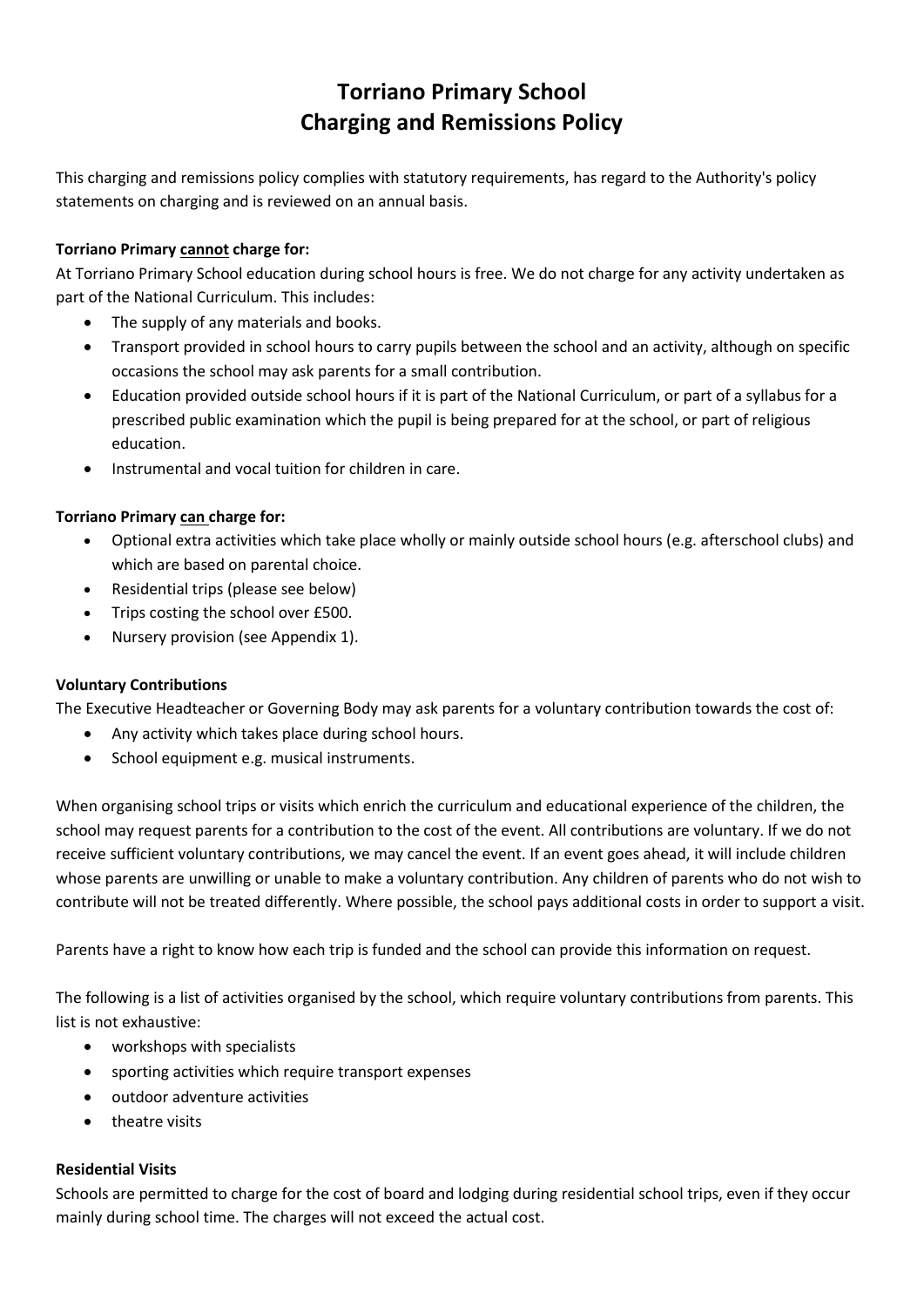Where the trip takes place wholly, or mainly, during school hours, children whose parents are in receipt of the following support payments will, in addition to having a free school lunch entitlement, also be entitled to a subsidy of the charge for board and lodging.

- Income Support
- Income-based Jobseeker's Allowance
- Support under part VI of the Immigration and Asylum Act 1999
- The guaranteed element of State Pension Credit

#### **Music Tuition**

All children study music as part of the school curriculum and the school does not charge for this. There is a charge for individual or group music tuition if this is not part of the National Curriculum. The peripatetic music teachers teach individual or small group lessons. Charges for these lessons are paid directly to Camden Music Service. Parents in receipt of state benefits may get help with payment. We provide parents with information about additional music tuition at the start of each academic year.

#### **Swimming**

The school organises swimming lessons for all children in Key Stage 1 and 2. These take place in school time. There is no cost to this activity.

#### **Extra-Curricular Activities Inc. Afterschool Clubs, Wrap Around Care and Breakfast Club**

A form must be completed to register your child before places are allocated. Places are subject to availability. Payment is required as soon as students are allocated a club. Failure to pay for afterschool clubs could result in future afterschool club allocations for that student being withdrawn. Parents with financial difficulties whose children wish to participate will be invited to discuss individual needs with the Executive Headteacher.

The school will endeavour to offer the children a range of optional extra-curricular activities to widen their experiences e.g. art, football, dance, reading club and multi sports clubs. All clubs will have a standard termly fee of £30 (homework club is the only exception). Payment made for clubs or trips will not be refunded as the costs will have already been calculated. Wrap around care is currently being offered from 3.30pm – 4.30pm to vulnerable children and children of key workers. The sessions are £5 per day and are charged on a weekly basis.

#### **Breakages and Lost or Damaged Books**

Where a child's action incur extra costs to the school, by breakage of equipment, damage to premises, loss or damage to text books or library books, parents will be requested to pay a contribution to cover the whole or part of the cost.